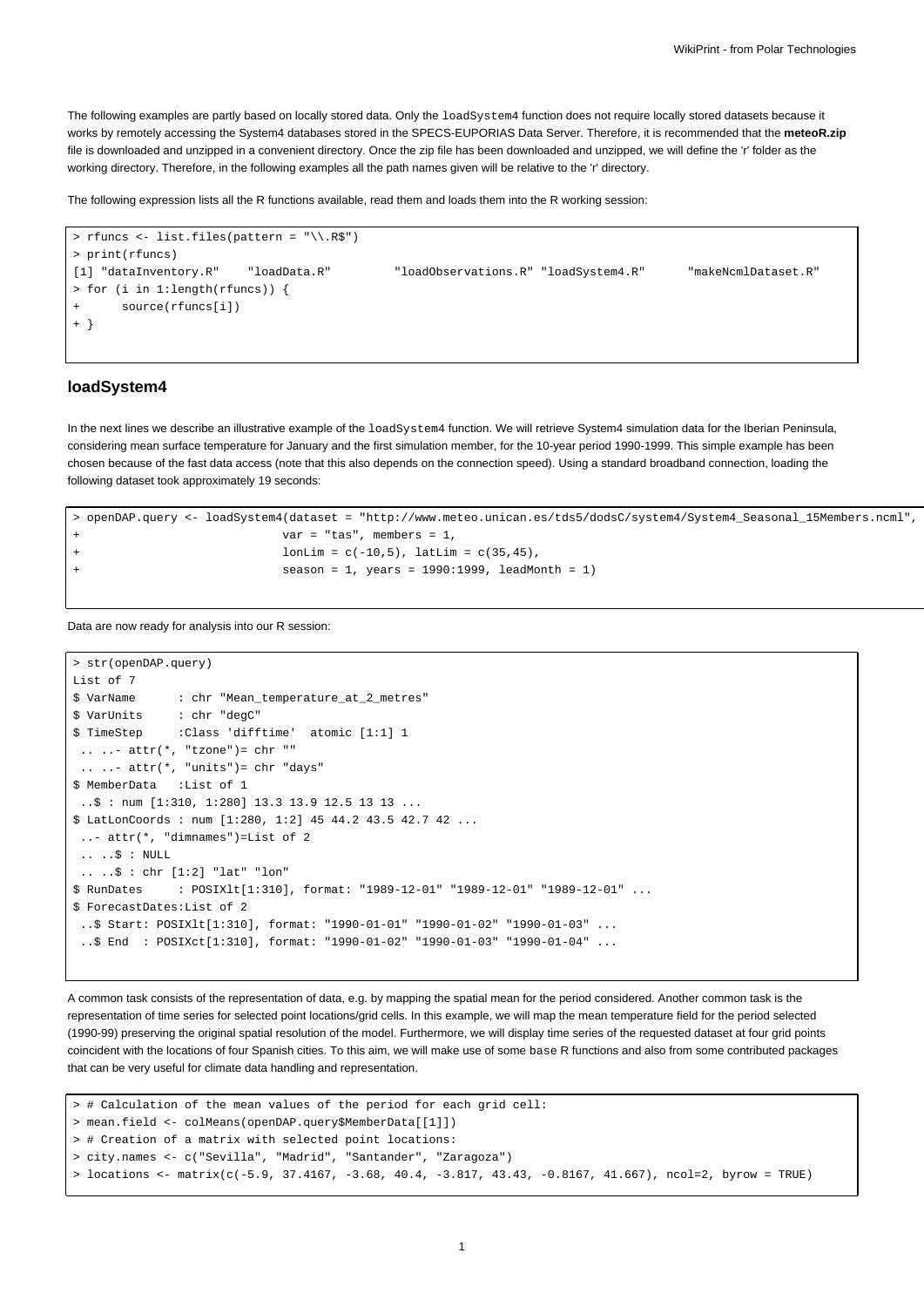```
> dimnames(locations) <- list(city.names, c("lon","lat"))
> print(locations)
           lon lat
Sevilla -5.9000 37.4167
Madrid -3.6800 40.4000
Santander -3.8170 43.4300
Zaragoza -0.8167 41.6670
```
Note that the geographical coordinates of the requested spatial domain are nor perfectly uniform, and as a result it is not possible to represent the data as a regular grid. To overcome this problem, we perform an interpolation, although we preserve the native grid cell size of the model (0.75deg) for data representation. The R package [?akima](http://cran.r-project.org/web/packages/akima/index.html) provides a extremely fast interpolation algorithm by means of the interp function.

```
> lat <- openDAP.query$LatLonCoords[ ,1]
> lon <- openDAP.query$LatLonCoords[ ,2]
# Requires "akima::interp" for regular grid (bilinear) interpolation
> library(akima)
> grid.075 <- interp(lon, lat, mean.field, xo = seq(min(lon), max(lon), .75), yo = seq(min(lat), max(lat), .75))
```
After the interpolation, data are now in a regular grid. Note that the object  $grid.075$  is a list with the usual  $x,y,z$  components as required by many R functions for gridded data representation (e.g. image, contour, persp...)

```
> str(\text{grid}.075)List of 3
$ x: num [1:19] -9.75 -9 -8.25 -7.5 -6.75 ...$ y: num [1:14] 35.2 36 36.7 37.5 38.2 ...
$ z: num [1:19, 1:14] 15.1 15.1 15 15 14.3 ...
```
In the following lines of code we plot the mean temperature field. In addition, we will also add to the map the point locations of the selected cities for which the time series will be represented. The R package [?fields](http://cran.r-project.org/web/packages/fields/index.html) provides many useful tools for spatial data handling and representation, including a world map that can be easily incorporated in our plots.

```
# Representation of the mean temperature of the period
> library(fields)
> image.plot(grid.075, asp=1,ylab = "latitude", xlab = "longitude", col=topo.colors(36),
           main = "Mean surface T January 1990-99", legend.args=list(text="degC", side=3, line=1))
# Adds selected locations to the plot and puts labels:
> points(locations, pch=15)
> text(locations, pos=3, city.names)
# Adds the world map to the current plot:
> world(add=TRUE)
```
### 10

Next, we plot the time series for the selected locations. To this aim, we calculate the nearest grid points to the specified locations. This can be easily done using the function fields::rdist. Note that the output of loadSystem4 returns a matrix of Lat-Lon coordinates, as usually found in many climate datasets. However, the usual format of 2D coordinates matrix in R is Lon-Lat. As a result, note that we specify the coordinates by reversing the column order (i.e.: openDAP.query\$LatLonCoords[ ,2:1] instead of openDAP.query\$LatLonCoords):

```
> # Creation of a Euclidean distance matrix among all pairs of selected locations and grid points
> dist.matrix <- rdist(openDAP.query$LatLonCoords[ ,2:1], locations)
> # Positions of the nearest grid points
> index <- rep(NA,ncol(dist.matrix))
> for (i in 1:ncol(dist.matrix)) {
       index[i] \leftarrow which.min(dist.max[i], i])+ }
> # index contains the column positions in the `MemberData` matrices
```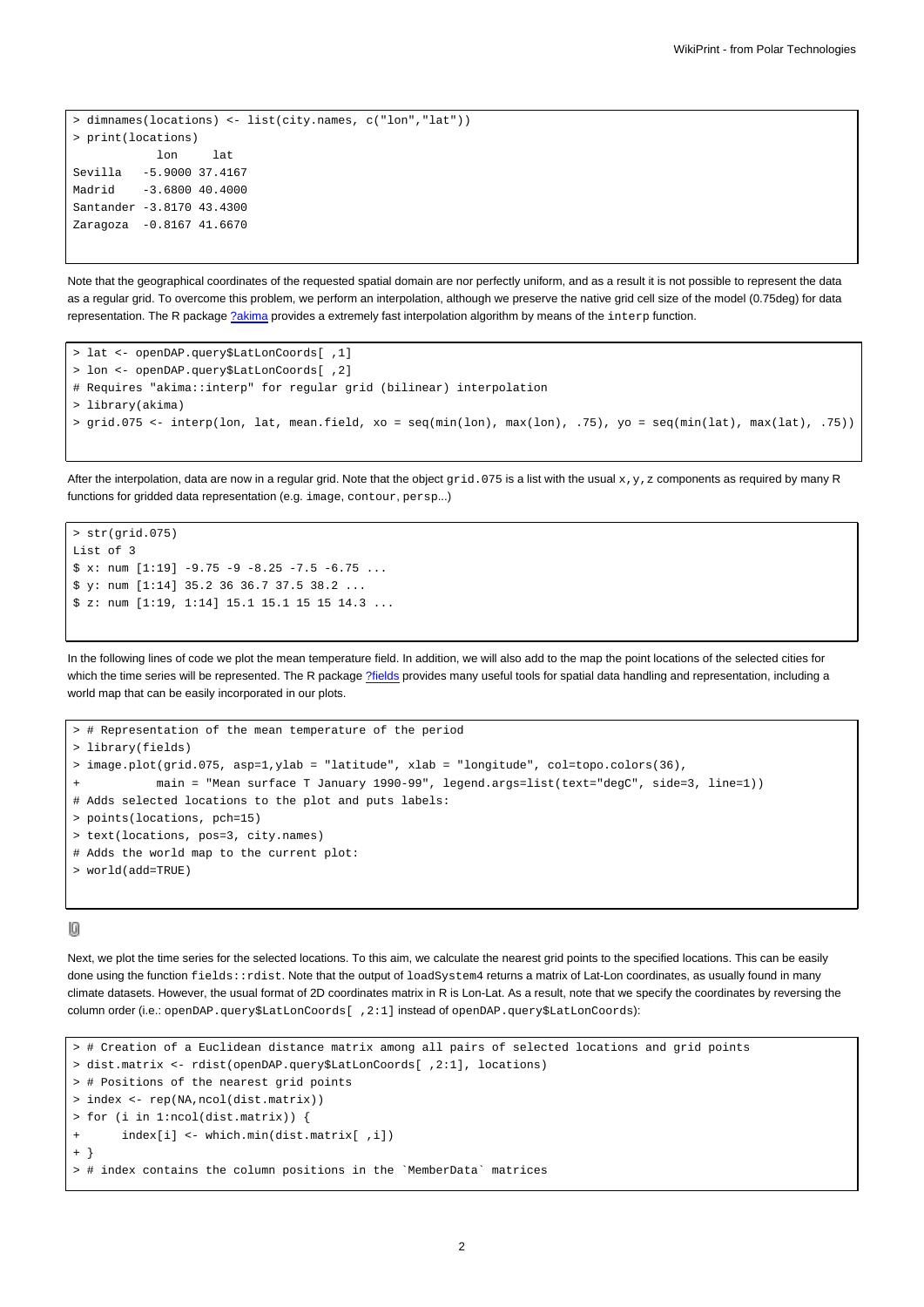```
> locations.data <- openDAP.query$MemberData[[1]][ ,index]
> colnames(locations.data) <- city.names
> str(locations.data)
num [1:310, 1:4] 7.71 8.78 10.77 10.88 11.55 ...
- attr(*, "dimnames")=List of 2
 ..$ : NULL
 ..$ : chr [1:4] "Sevilla" "Madrid" "Santander" "Zaragoza"
```
The object locations.data is a matrix in which time series are arranged in columns for each of the four locations selected.

```
> ylimits <- c(floor(min(locations.data)), ceiling(max(locations.data)))
> plot(locations.data[ ,1], ty='n', ylim = ylimits, axes=FALSE, ylab="degC", xlab="Year")
> axis(1, at = seq(1, 31*11, 31), labels=c(1990:1999, ""))> axis(2, ylim=ylimits)
> abline(v=seq(1,31*10,31), lty=2)
> for (i in 1:ncol(locations.data)) {
+ lines(locations.data[ ,i], col=i)
+ }
> legend("bottomleft", city.names, lty=1, col=1:4)
> title(main = "Mean surface Temperature January")
```
### 10

# **loadObservations**

The function loadObservations is intended to deal with observational datasets from weather stations stored as csv files in a standard format. In the directory "./datasets/observations/Iberia\_ECA" there is an example dataset.

```
> list.files("./datasets/observations/Iberia_ECA")
[1] "ecaIberia.nc" "Master.csv" "pr.csv" "tas.csv" "tasmax.csv" "tasmin.csv"
```
As we can see, there is a number of files with the name of the variables they store, and a Master.csv file, which contains the required metadata in order to identify each station. This is how the Master.csv file looks like:

```
> master <- read.csv("./datasets/observations/Iberia_ECA/Master.csv")
> str(master)
'data.frame': 28 obs. of 5 variables:
     $ Id : int 33 229 230 231 232 233 234 236 309 336 ...
$ Longitude: num 1.38 -6.83 -3.68 -4.49 -4.01 ...
$ Latitude : num 43.6 38.9 40.4 36.7 40.8 ...
$ Altitude : int 151 185 667 7 1894 790 251 44 43 704 ...
$ Metadata : Factor w/ 1 level " Data provided by the ECA&D project. Available at http://www.ecad.eu": 1 1 1 1 1 1 1 1 1 1
```
The Master contains the following fields:

- Id: Identification code of the station. This code is used as argument by the function loadObservations. Note thas this field should actually be read as a character string, as internally done by the loadObservations function. However, in this case read.csv by default interpretes it as a numeric value.
- Longitude: longitude
- Latitude: latitude
- Altitude: altitude
- Metadata: other metadata associated to the dataset

First of all we will plot the stations so that we can get an idea of their geographical situation and extent: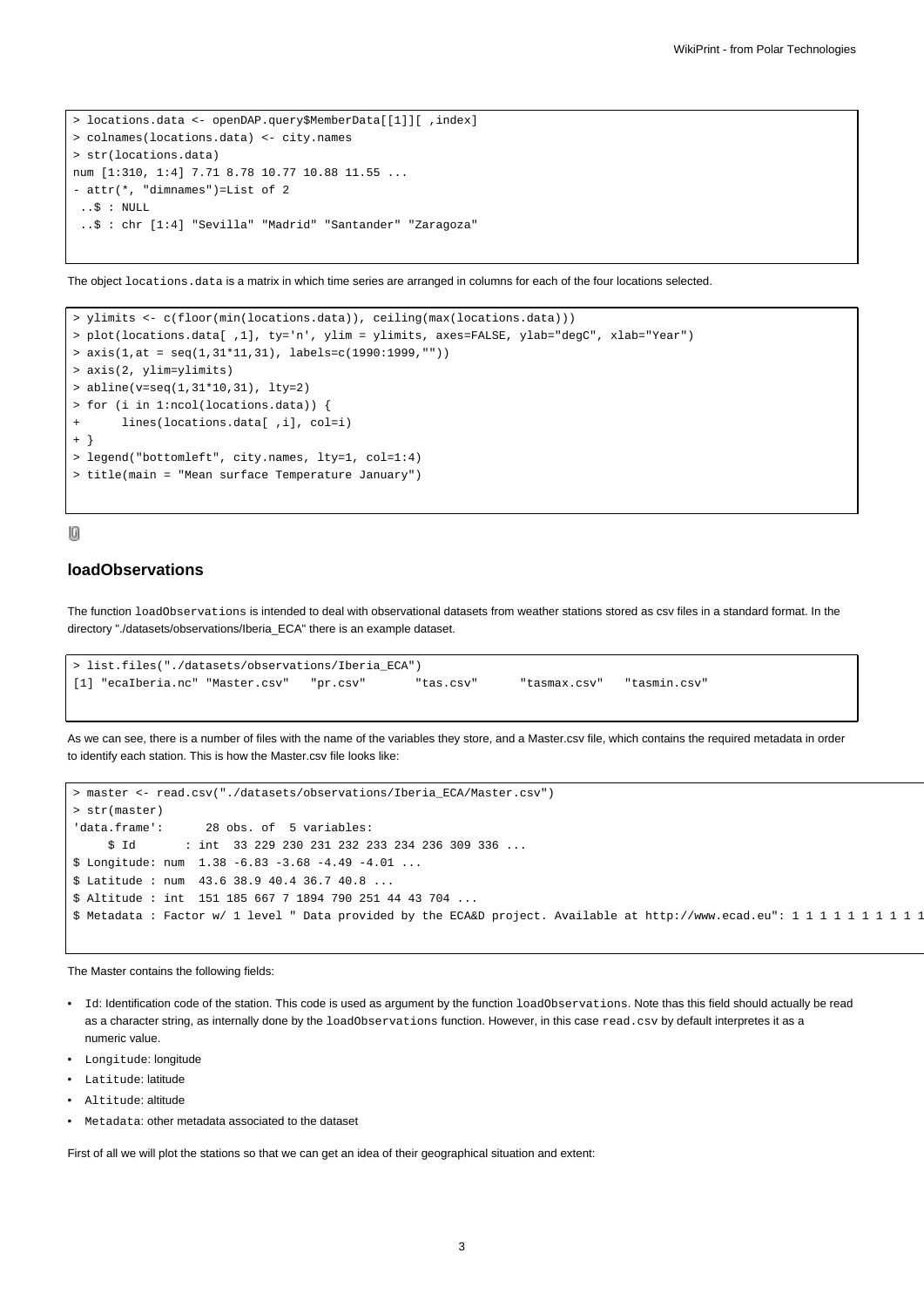```
> library(fields)
> plot(master[ ,2:3], asp=1, pch=15, col="red")
> world(add=TRUE)
```
In order to get a vector with the correct IDs as character strings instead of numeric values, we can load again the corresponding column using the argument colClasses = "character"

```
> stationIDs <- read.csv("./datasets/observations/Iberia_ECA/Master.csv", colClasses = "character")[ ,1]
> stationIDs
[1] "000033" "000229" "000230" "000231" "000232" "000233" "000234" "000236" "000309" "000336" "000414" "000416" "000420" "000421"
[15] "000788" "000800" "001392" "001398" "003904" "003905" "003907" "003908" "003922" "003928" "003936" "003947" "003948" "003949"
```
We place the labels on top of each location. There are ways to avoid the overlapping of labels in order to explore the dataset, for instance in an interactive fashion by means of the identify function .

> text(master\$Longitude + .2, master\$Latitude + .2, stationIDs, cex=.7)

## 10

In this particular example we are interested in the mean surface temperature from the cities of Santander and Madrid. The station codes are "000230" and "001392" for Madrid and Santander respectively. We will select the period 1990-1999.

```
> stationData <- loadObservations(source.dir="./datasets/observations/Iberia_ECA/", var="tas",
           + standard.vars=FALSE, stationID=c("000230","001392"), startDate="1990-01-01", endDate="1999-12-31")
> str(stationData)
List of 5
$ StationID : chr [1:2] "000230" "001392"
$ LatLonCoords: num [1:2, 1:2] 40.41 43.46 -3.68 -3.82
 ..- attr(*, "dimnames")=List of 2
 .. ..$ : NULL
 .. ..$ : chr [1:2] "Latitude" "Longitude"
$ Altitude : int [1:2] 667 64
$ Dates : POSIXlt[1:3652], format: "1990-01-01" "1990-01-02" "1990-01-03" "1990-01-04" ...
$ Data : num [1:3652, 1:2] 112 85 90 74 101 109 110 82 86 66 ...
 ..- attr(*, "dimnames")=List of 2
 .. ..$ : NULL
 .. ..$ : chr [1:2] "000230" "001392"
> plot(stationData$Dates, stationData$Data[ ,1], col = "red", type = "l")
> lines(stationData$Dates, stationData$Data[ ,2], col = "green")
> legend("topright", c("Madrid","Santander"), col = c("red","green"), lty=1, bg = "white")
```
### $[0] % \begin{center} % \includegraphics[width=\linewidth]{imagesSupplemental_3.png} % \end{center} % \caption { % Our method is used for the method. % Note that the \emph{Defleft:} The \emph{Defleft:} the \emph{Defleft:} the \emph{Defleft:} the \emph{Defleft:} the \emph{Defleft:} the \emph{Defleft:} the \emph{Defleft:} the \emph{Defleft:} the \emph{Defleft:} the \emph{Defleft:} the \emph{Defleft:} the \emph{Defleft:} the \emph{Defleft:} the \emph{Defleft:} the \emph{Defleft:} the \emph{Defleft:} the \emph{Defleft:} the \emph{Defleft:} the$

## **Creating a dataset**

Climate datasets of various types (e.g. reanalysis, RCM/GCM data...) are often stored as collections of netCDF files for each particular variable and/or time slice. These files can be either locally or remotely stored. A convenient way of dealing with this kind of datasets is the use of NcML files. A NcML file is a ?XML representation of netCDF metadata. By means of NcML it is possible to create virtual datasets by modifying and aggregating other datasets, thus providing maximum flexibility and ease of access to data stored in collections of files containing data from different variables/time slices. The function makeNcmlDataset is intended to deal with reanalysis, forecasts and other climate data products, often consisting of collections of netCDF files of these characteristics.

In this example, we have chosen several variables commonly used in statistical downscaling applications belonging to the NCEP reanalysis, and stored in different netCDF files. These variables are stored in the following directory: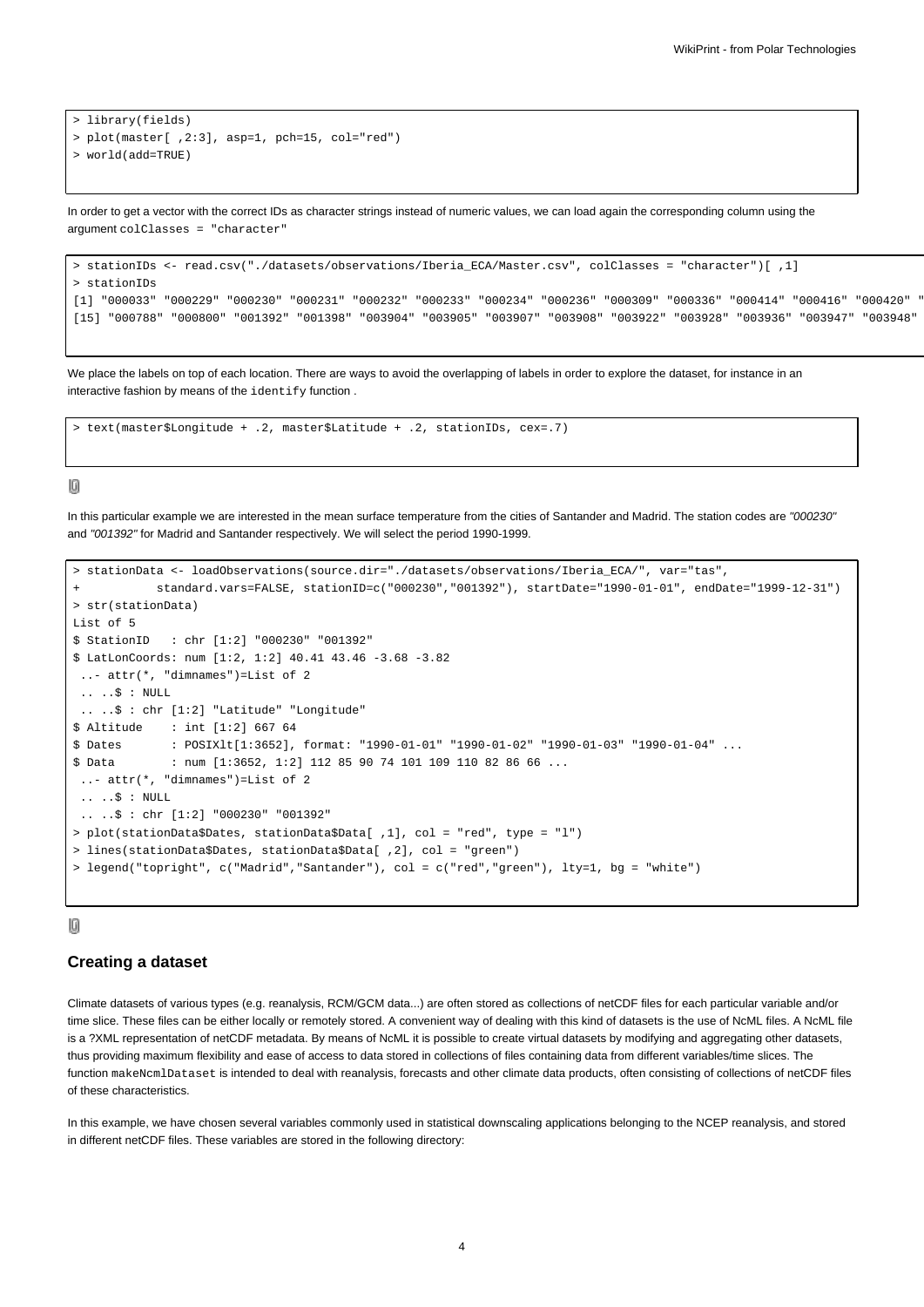```
> list.files("./datasets/reanalysis/Iberia_NCEP/")
[1] "NCEP_Q850.nc" "NCEP_SLPd.nc" "NCEP_T850.nc" "NCEP_Z500.nc"
```
The function makeNcmlDataset is used to conveniently aggregate the required information so that the inventory/loading functions point to the NcML rather that to the netCDF files. The following call to the function wll create the NcML file in the current working directory:

```
> makeNcmlDataset(source.dir="datasets/reanalysis/Iberia_NCEP/", ncml.file="Iberia_NCEP_dataset.ncml")
[2013-05-20 10:00:51]
NcML file "Iberia_NCEP_dataset.ncml" created from 4 files corresponding to 4 variables
Use 'dataInventory(NcML file)' to obtain a description of the dataset
```
The function creates a new NcML file in the directory specified (in this case in the working directory, as no path has been specified), and gives some information about the number of files and variables conforming the dataset. In the next section is described how to find out the different variables stored in the newly created dataset and their characteristics.

### **dataInventory**

With the aid of the dataInventoryfunction we can easily retrieve all the necessary information to access and manipulate the variables stored in a dataset. In the following example, we get a description of the NcML dataset created in the previous section, containing several variables of the NCEP reanalysis in the Iberian Peninsula.

```
> inv.iberiaNCEP <- dataInventory("Iberia_NCEP_dataset.ncml")
# Structure of the inventory
> str(inv.iberiaNCEP)
List of 4
$ Q :List of 5
 ..$ Description: chr "Specific humidity"
 ..$ DataType : chr "float"
 ..$ Units : chr "kg kg**-1"
 ..$ TimeStep :Class 'difftime' atomic [1:1] 24
 .. .. ..- attr(*, "tzone")= chr ""
 \ldots \ldots - attr(*, "units")= chr "hours"
 ..$ Dimensions :List of 4
 .. ..$ level:List of 3
 .. .. ..$ Type : chr "Pressure"
 .. .. ..$ Units : chr "millibar"
 .. .. ..$ Values: num 850
 .. ..$ time :List of 3
 .. .. ..$ Type : chr "Time"
 .. .. ..$ Units : chr "days since 1950-01-01 00:00:00"
 .. .. $ Values: POSIXlt[1:16071], format: "1958-01-01" "1958-01-02" "1958-01-03" "1958-01-04" ...
 .. ..$ lat :List of 3
 .. .. ..$ Type : chr "Lat"
 .. .. ..$ Units : chr "degrees north"
 .. .. ..$ Values: num [1:6] 35 37.5 40 42.5 45 47.5
 .. ..$ lon :List of 3
 .. .. ..$ Type : chr "Lon"
 .. .. ..$ Units : chr "degrees east"
 .. .. ..$ Values: num [1:9] -15 -12.5 -10 -7.5 -5 -2.5 0 2.5 5
$ SLPd:List of 5
..$ Description: chr "Mean Sea Level Pressure; Mean daily value"
 ..$ DataType : chr "float"
 ..$ Units : chr "Pa"
 ..$ TimeStep :Class 'difftime' atomic [1:1] 24
 \ldots \ldots \ldots attr(*, "tzone")= chr ""
 \ldots \ldots - attr(*, "units")= chr "hours"
 ..$ Dimensions :List of 3
 .. ..$ time:List of 3
```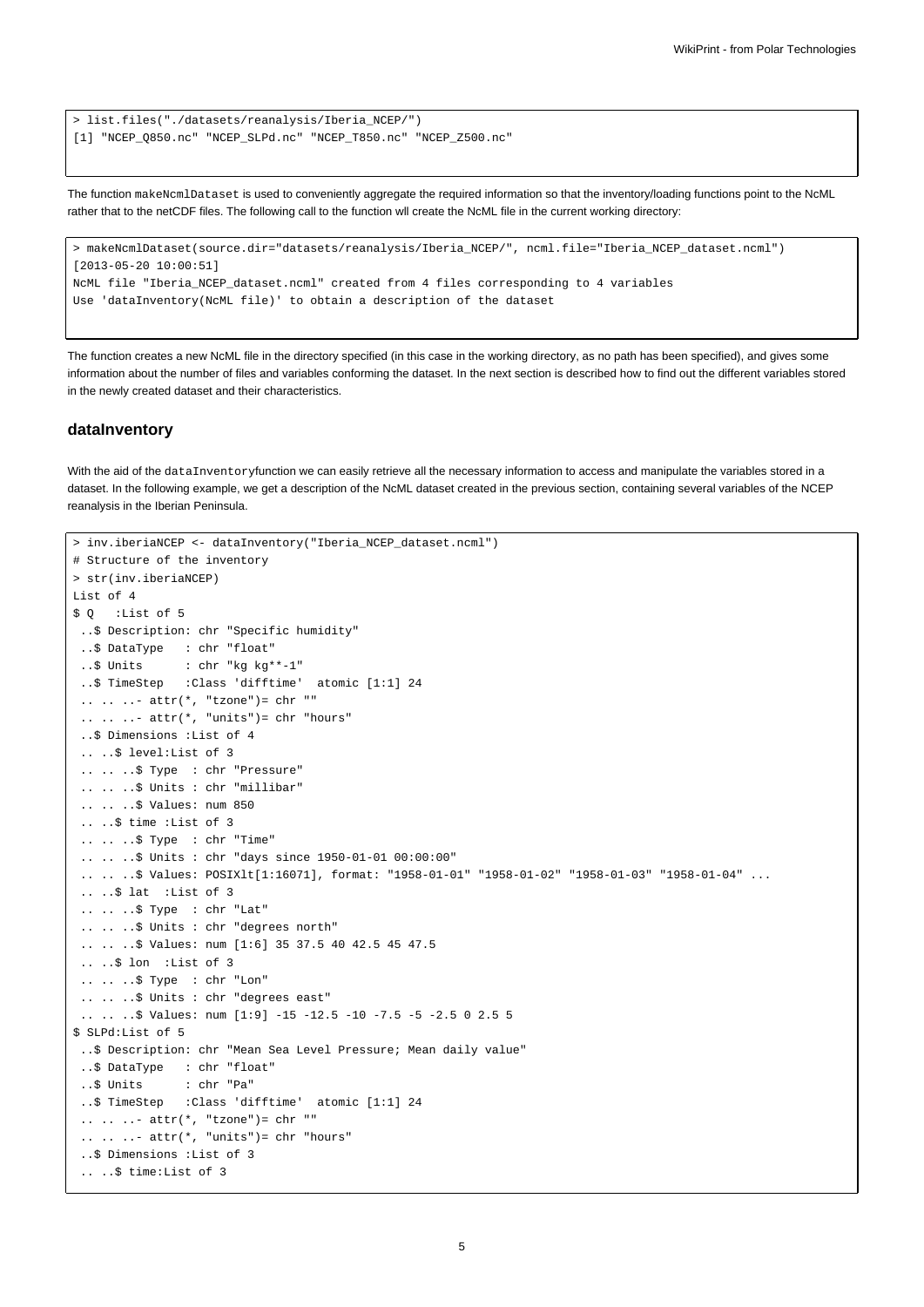```
.. .. ..$ Type : chr "Time"
 .. .. ..$ Units : chr "days since 1950-01-01 00:00:00"
 .. .. ..$ Values: POSIXlt[1:16071], format: "1958-01-01" "1958-01-02" "1958-01-03" "1958-01-04" ...
 .. ..$ lat :List of 3
 .. .. ..$ Type : chr "Lat"
 .. .. ..$ Units : chr "degrees north"
 .. .. ..$ Values: num [1:6] 35 37.5 40 42.5 45 47.5
 .. ..$ lon :List of 3
 .. .. ..$ Type : chr "Lon"
 .. .. ..$ Units : chr "degrees east"
 .. .. ..$ Values: num [1:9] -15 -12.5 -10 -7.5 -5 -2.5 0 2.5 5
$ T :List of 5
 ..$ Description: chr "Temperature"
 ..$ DataType : chr "float"
 ..$ Units : chr "K"
 ..$ TimeStep :Class 'difftime' atomic [1:1] 24
 .. .. ..- attr(*, "tzone")= chr ""
 \ldots \ldots \ldots attr(*, "units")= chr "hours"
 ..$ Dimensions :List of 4
 .. ..$ level:List of 3
 .. .. ..$ Type : chr "Pressure"
 .. .. ..$ Units : chr "millibar"
 .. .. ..$ Values: num 850
 .. ..$ time :List of 3
 .. .. ..$ Type : chr "Time"
 .. .. ..$ Units : chr "days since 1950-01-01 00:00:00"
 .. .. .. $ Values: POSIXlt[1:16071], format: "1958-01-01" "1958-01-02" "1958-01-03" "1958-01-04" ...
 .. ..$ lat :List of 3
 .. .. ..$ Type : chr "Lat"
 .. .. ..$ Units : chr "degrees north"
 .. .. ..$ Values: num [1:6] 35 37.5 40 42.5 45 47.5
 .. ..$ lon :List of 3
 .. .. ..$ Type : chr "Lon"
 .. .. .. $ Units : chr "degrees east"
 .. .. ..$ Values: num [1:9] -15 -12.5 -10 -7.5 -5 -2.5 0 2.5 5
$ Z :List of 5
..$ Description: chr "Geopotential"
..$ DataType : chr "float"
..$ Units : chr "m**2 s**-2"
..$ TimeStep :Class 'difftime' atomic [1:1] 24
 \ldots \ldots - attr(*, "tzone")= chr ""
 \ldots \ldots \ldots attr(*, "units")= chr "hours"
 ..$ Dimensions :List of 4
 .. ..$ level:List of 3
 .. .. ..$ Type : chr "Pressure"
 .. .. ..$ Units : chr "millibar"
 .. .. ..$ Values: num 850
 .. ..$ time :List of 3
 .. .. ..$ Type : chr "Time"
 .. .. ..$ Units : chr "days since 1950-01-01 00:00:00"
 .. .. .. $ Values: POSIXlt[1:16071], format: "1958-01-01" "1958-01-02" "1958-01-03" "1958-01-04" ...
 .. ..$ lat :List of 3
 .. .. ..$ Type : chr "Lat"
 .. .. ..$ Units : chr "degrees north"
 .. .. ..$ Values: num [1:6] 35 37.5 40 42.5 45 47.5
 .. ..$ lon :List of 3
 .. .. ..$ Type : chr "Lon"
 .. .. ..$ Units : chr "degrees east"
 .. .. ..$ Values: num [1:9] -15 -12.5 -10 -7.5 -5 -2.5 0 2.5 5
```